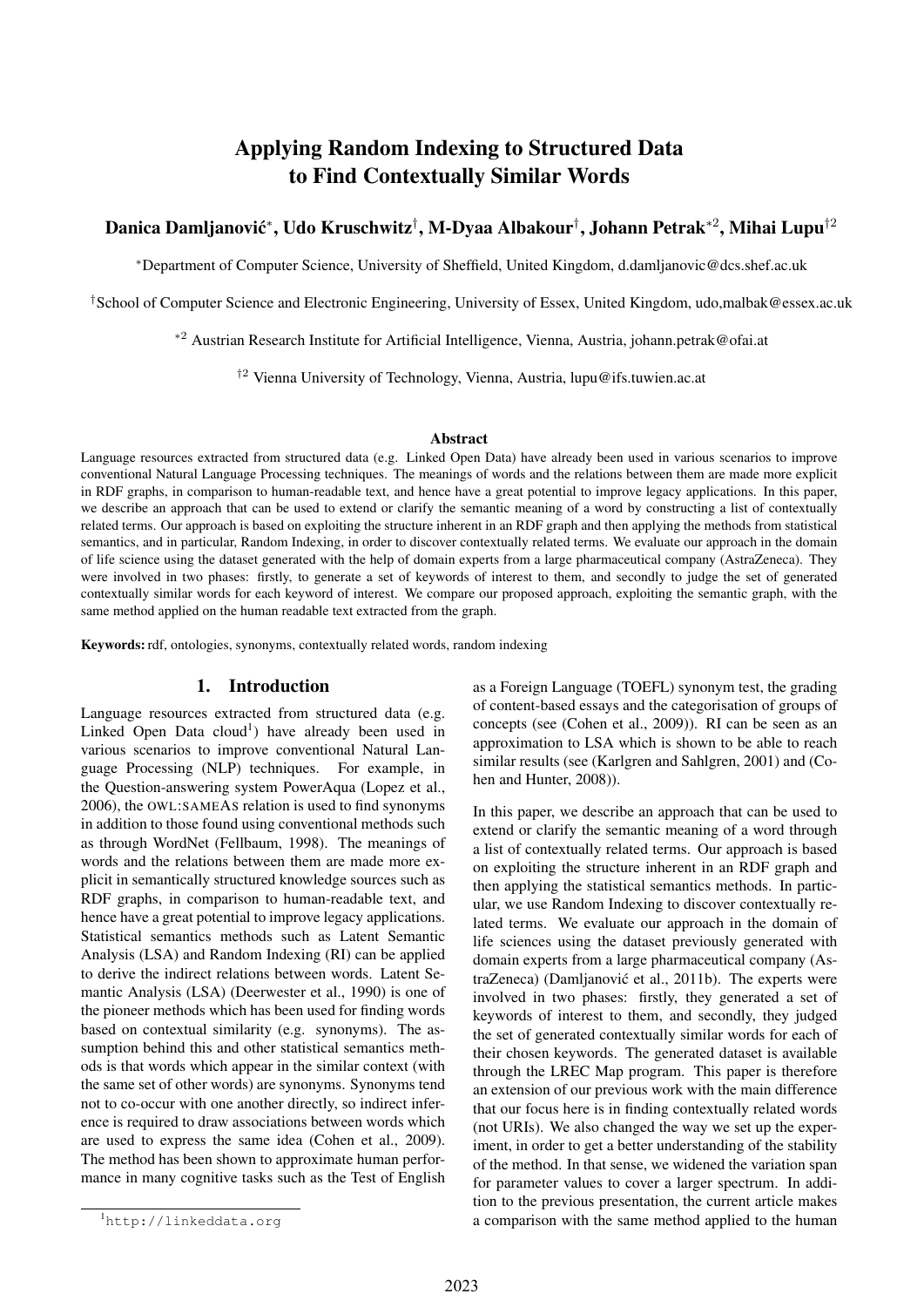readable text. This latter approach is practically the conventional way of finding contextually related terms using distributional semantics methods.

## 2. Related Work

Researchers in NLP have shared a long standing interest in constructing domain models or semantic networks to associate terms to each other, e.g. (Widdows, 2004). It is in fact an area that goes way beyond NLP (Clark et al., 2011).

A number of methods have been proposed to extract term relationships that do not need to follow fully specified semantic relations. For example, in (Phillips, 1985), the author used the study of co-occurrence to build what is called *conceptual structures*, and *syntagmatic lexical networks* from science books. (Grefenstette, 1992) extended methods based on lexical patterns by quantifying the similarity of syntactic dependencies (e.g. modifiers) associated to a word, to cluster similar words together.

In contrast to the clusters of the previous methods which did not attempt to label relationships between terms or concepts, Sanderson and Croft introduced a hierarchical relationship, imposing a subsumption relation between concepts extracted from top matching documents retrieved for a given query (Sanderson and Croft, 1999).

Supervised with phrase patterns, co-occurrence analysis can also be used to build a network of hyponyms from text (Hearst, 1992).

Others, e.g. (Thelen and Riloff, 2002), (Snow et al., 2005), have taken this further, using entities already identified as being in a semantic class, or taking pairs of entities identified within WordNet (Fellbaum, 1998) as being in a hypernym/hyponym relation, as seeds to identify new phrasal patterns and entities belonging to that category or relationship.

Another stream of methods that goes under this category is the extraction of arbitrary relations from text between named entities in the form of subject-predicateobject triplets. For example, the REXTOR system in (Katz and Lin, 2000) used a finite state language model to extract what they call ternary expressions that describe relations between entities.

The main difference between our work and the previous work presented above is that we do not attempt to semantify large corpora of text to extract contextually related terms. We rather start from structured data in the form of large RDF graphs and build on the success of statistical semantic approaches, which were applied on text to enrich domain knowledge e.g. (Chen et al., 2008), to further enrich those knowledge structures.

Starting from semantically structured knowledge sources, there has been a lot of research in exploiting RDF structures in different applications, especially to assist users in searching and browsing RDF graphs. Examples include semantic search engines such as Swoogle (Ding et al., 2004) or Sindice (Tummarello et al., 2007). They collect the Semantic Web resources from the Web and then index the keywords and URIs against the RDF files containing those keywords and URIs, using an inverted index scheme. These search engines use traditional weighting mechanisms such as TF-IDF. In (Hogan et al., 2006) the authors introduce the *ReConRank* algorithm, which adapts the well-known PageRank algorithm to the Semantic Web data. The method ranks the nodes in a topical subgraph that is selected based on keyword matching from the RDF files. In other words, it ranks the results of a query based on the RDF links in the results. The subgraph that the algorithm identifies includes both the subject nodes related to the query, and also the context of the subject nodes (i.e. the provenances or sources of the subjects), in order to improve the quality of ranking. In comparison to these approaches we use the neighbouring nodes as semantic context for each node in an RDF graph. The nodes and their contexts are used as *virtual documents* for Random Indexing.

In (Qu et al., 2006), the authors describe an approach for generating a *virtual document* for each URI reference in an RDF triple store (or, equivalently, each node in an RDF graph). The virtual document contains the local name and labels of the URI reference, other associated literals such as those in *rdfs:comment*, and the names of neighbouring nodes in the RDF graph. These virtual documents are then used for ontology matching and also for generating object recommendations for users of Falcons (Cheng et al., 2008). In comparison to our approach, their neighbouring operations involve only one-step neighbours without including properties. Our approach includes properties, and parts of the TBox, and also can operate on an arbitrarily large graph of neighbouring nodes.

## 3. Method

Although LSA has been shown to work effectively, the main problem of the method is its scalability: it starts by generating a term  $\times$  document matrix which grows with the number of terms and the number of documents. In the case of a large corpus it will thus become very large. For finding the final LSA model, Singular Value Decomposition (SVD) and subsequent dimensionality reduction is commonly used. This technique requires the factorization of the term-document matrix, which is computationally costly  $(O(mn^2))$ , where m, n are the numbers of terms and documents, with  $m > n$ ). Also, calculating the LSA model is not easily and efficiently doable in an incremental or out-of memory fashion. Random Indexing (RI) (Sahlgren, 2005) circumvents these problems by avoiding the need of matrix factorization in the first place. RI can be incrementally updated and the  $term \times document$  matrix does not have to be loaded in memory at once. Loading one row at the time is enough for computing context vectors. Instead of starting with the full  $term \times document$  matrix and then reducing the dimensionality, RI starts by creating almost orthogonal *random vectors* (*index vectors*) of a fixed, reduced dimensionality, for each document. This random vector is created by setting a number of randomly selected dimensions to either +1 or -1. Each term is then represented by a vector (term vector), which is a combination of all index vectors of the documents in which the term appears. For an object consisting of multiple terms (e.g. a document or a search query with several terms), the vector of the object is the combination of the term vectors of its terms.

In order to apply RI to an RDF graph we first generate the set of documents representing this graph, by generating one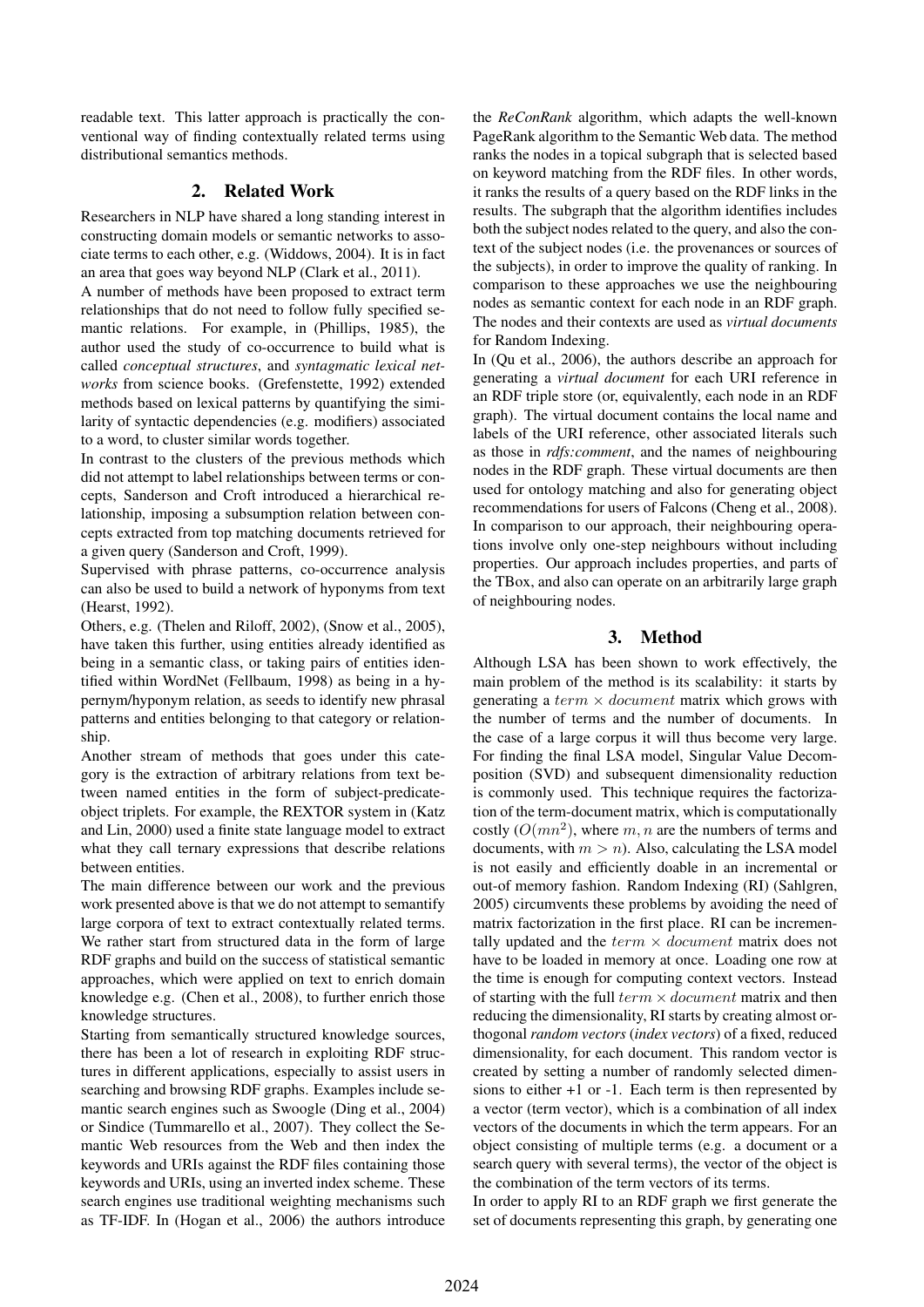*virtual document* (Damljanović et al., 2011a) for each node (i.e. URI) in the graph. We then generate a semantic index from these virtual documents, which we use to retrieve similar literals or URIs for a given term or set of terms. As URIs are not useful for domain experts, they are replaced using the labels that describe them.

#### 3.1. Generating virtual documents

The task of deriving a set of documents from a huge RDF graph starts with generating a *representative subgraph* for each URI of interest. We shall refer to such an URI as a *representative URI*. A representative subgraph represents the context of a URI i.e. the set of other URIs and literals directly or indirectly connected to that URI. For a representative URI  $S$ , the representative subgraph of order  $N$  is the set of all paths of triples  $(S, P_1, O_1; O_1, P_2, O_2; \dots; O_{N-1}, P_N, O_N)$ . If  $O_N$  is not a literal we also include all triples  $O_N$ ,  $P_{N+1}$ ,  $L_J$  where  $L_J$ is a literal. In other words, we essentially traverse the graph using Breadth First Search starting from the representative node and going to depth N.

In addition, we include or exclude certain parts of the TBox. For example, direct classes for instances are excluded  $(P_N! = rdf : type)$ , while other annotation properties such as  $rdfs: label$  are included.

An example is shown in Figure 1, for  $N = 1$  (i.e. a representative subgraph of order 1). *Virtual documents* are gen-



Figure 1: From a representative subgraph to the virtual document

erated from all paths in the representative subgraph where:

- all URIs are included unchanged;
- for literals we remove punctuation and stop words, and then lowercase the text; we also remove number literals, gene and protein sequences, complex names, and HTML tags. Preprocessing literals is very important and depends on the domain represented by the RDF graph. Removing gene and protein sequences is important in the domain of life sciences represented by Linked Life Data, while different rules would apply for the general knowledge represented by e.g. www.factforge.net, or any other graph from the Linked Open Data cloud.

As a consequence of the building method just described, the terms in these virtual documents are either URIs or literals. To illustrate this with an example, a representative subgraph for  $URI = geo : colorado, N = 1$  would look as follows:

```
geo:colorado rdfs:label colorado
geo:colorado geo:abbreviation co
geo:colorado geo:statePopulation 104000
geo:colorado geo:borders geo:utah
geo:utah rdfs:label utah
geo:utah geo:abbreviation ut
geo:utah geo:statePopulation 84900
```
The virtual document generated from this subgraph is the following:

```
geo:colorado rdfs:label colorado
geo:colorado geo:abbreviation co
geo:colorado geo:statePopulation 104000
geo:colorado geo:borders geo:utah
geo:colorado geo:borders geo:utah
             rdfs:label utah
geo:colorado geo:borders geo:utah
             geo:abbreviation ut
geo:colorado geo:borders geo:utah
             geo:statePopulation 84900
```
The rationale behind including the full paths starting with the *representative URI* and not only the neighbouring nodes is the frequency and the way the TF-IDF works. We want the virtual document to represent the URI in question (i.e. *geo:colorado* for the example above) and not its neighbouring nodes. If we included only the neighbouring nodes, *geo:utah* would appear many more times than *geo:colorado* in the virtual document representing *geo:colorado*.

The next step is generating the semantic index. Once it has been created, it can be used to find similarities between URIs and literals. We use the cosine function to calculate the similarity between the input term (literal or URI) vector and the existing vectors in the generated vector space model.

There are several parameters which can influence the process of generating the semantic index, or vectors using RI:

- Seed length Number of +1 and -1 entries in a sparse random vector.
- Dimensionality Dimension of the semantic vector space, i.e. the predefined number of dimensions to use for the sparse random vectors.
- Minimum term frequency Minimum frequency of a term to get included in the index.

In what follows we describe the experiments that study how variations of these parameters influence the quality of the results and how sensitive the method is to that variation. In our previous work (Damljanović et al., 2011b) we conducted a similar experiment and found that the variation of the parameters did not influence the quality of results and that the method is quite stable to that variation. However, we now expand the variation span in order to further investigate the issue.

#### 4. Experiments

In this section we describe the experiment with RI. Due to the stability problem of RI (see (Sitbon and Bruza, 2008)),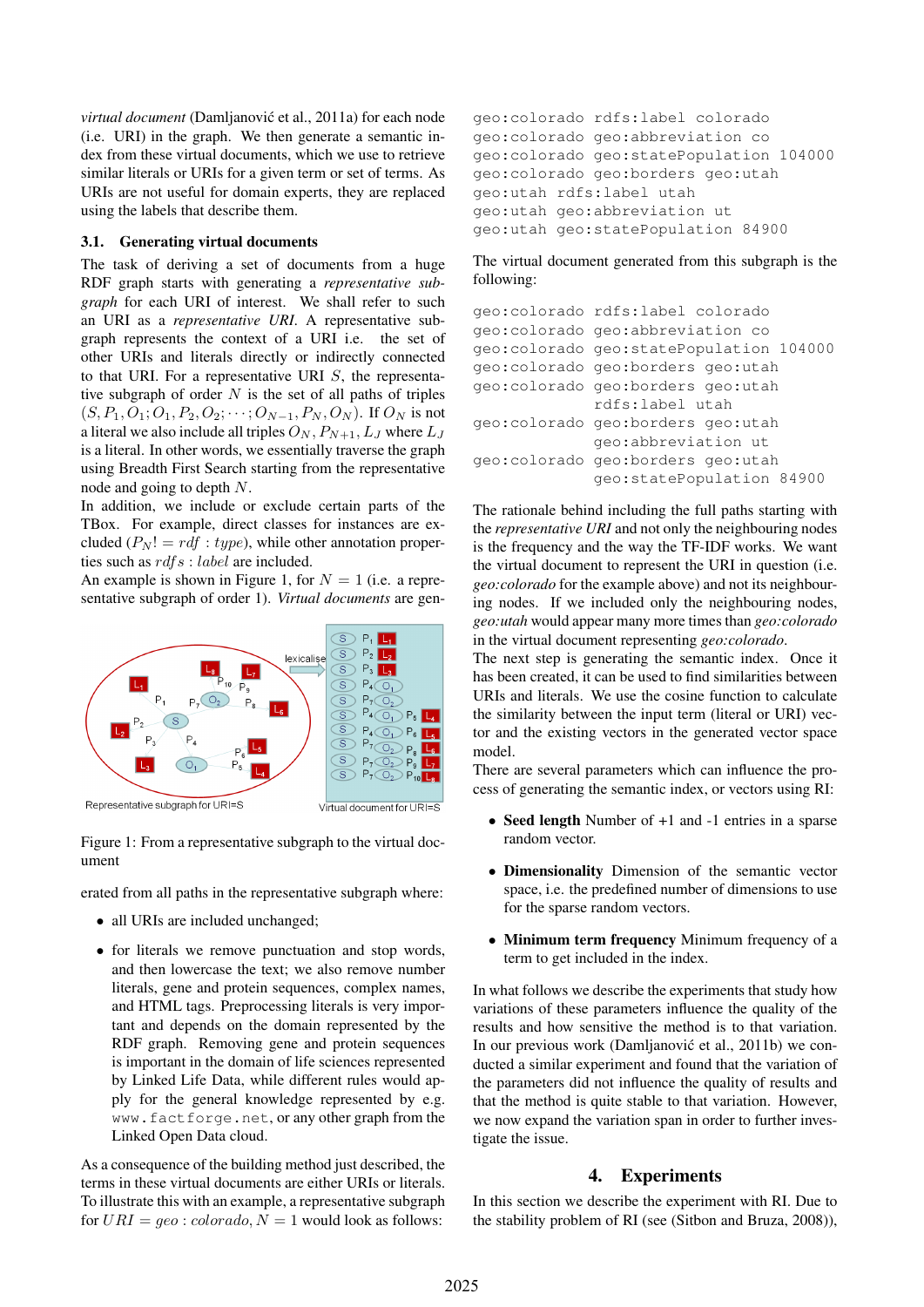and to increase the significance of the results, we repeat the experiments for each combination of parameters six times. We begin by describing in more detail the dataset used.

## 4.1. Dataset

Linked Life Data (www.linkedlifedata.com) is a dataset covering the life sciences domain. The latest version has more than 5 billion statements in total. We generated two subsets as follows. For 1528 seed URIs (the URIs representing all MEDLINE articles from December 2009) we retrieve neighbouring subgraphs (of order 1) recursively until we reach certain predefined limit of statements, and we refer to these as *LLD1* and *LLD2*. The predefined limit of statements is controlled by the number of representative subgraphs in the extracted datasets and was set to 5000 and 50000 for LLD1 and LLD2 respectively. Thus the main difference between the two datasets is the size, but it should be noted that they both start with the same set of seed URIs and hence they contain equal number of abstracts (one for each seed URI).

In addition, we extract only abstracts for these articles and we use this dataset for our baseline model. We refer to this dataset as *Pubmed abstracts*. The seed SPARQL query which is used for this task is the following:

```
PREFIX pubmed:
<http://linkedlifedata.com/resource/pubmed/>
SELECT DISTINCT ?x
WHERE {
  ?x a pubmed:Citation.
  ?x pubmed:year "2009"
  ?x pubmed:month "12" .
}
```
The query was evaluated against the LLD SPARQL end $point<sup>2</sup>$ .

Table 1 shows the sizes of LLD1 and LLD2.

The full dataset, including the terms used for training and testing, as well the manually created relevance judgements are available online at https://sites.google. com/site/thelarkclifesciencesdataset/.

## 4.2. Evaluation measures

In order to calculate the correctness of the retrieved terms, there are standard Information Retrieval measures such as *precision*, *recall* and *Mean Average Precision (MAP)*. Precision is defined as the number of relevant documents retrieved divided by the total number of documents retrieved and is usually calculated for certain number of retrieved documents (e.g., Precision@10, Precision@20). Recall is the number of relevant documents retrieved divided by the total number of existing relevant documents (which should have been retrieved).

Mean Average Precision (MAP) is one of the most popular measures in IR evaluation because, for each system and set of topics, it provides a single value to measure its performance (Croft et al., 2009). Average Precision (AP) is computed for each topic by first calculating precision for each relevant document that is retrieved and then averaging these values. Mean Average Precision is then the mean of these values for all keywords. Furthermore, by the nature of the averaging process, MAP is more sensitive to ranking than *precision* at a specific point, favouring systems which return more relevant documents at the top of the list than at the bottom, whereas *precision* does not make this distinction as long as the results are within the cut-off range.

As our task is to retrieve most relevant literals and URIs first, we used MAP on the top 10 retrieved elements. Recall is extremely difficult to measure due to the number of terms in our datasets (see Table 1). However, due to the nature of our task the users care most about the top ranked results, which is exactly what is captured by MAP.

## 4.3. Experimental Setup

The experimental setup is as follows:

1. Extracting topics of interest. Here we use 23 queries generated by domain experts from the pharmaceutical company AstraZeneca. We split this set into two halves as shown in Table 2.

| Group 1: training             | Group 2: testing     |
|-------------------------------|----------------------|
| 5-HT receptors                | acetylcholinesterase |
| Adverse events                | antagonist           |
| bladder cancer                | antioxidant          |
| cholinergic signaling         | cognitive            |
| clinical trial                | cystectomy           |
| Exposure                      | efficacy             |
| non-human primates            | lung                 |
| Posttraumatic Stress Disorder | lung cancer          |
| <b>PTSD</b>                   | trauma               |
| synergistic effect            | migraine             |
| trial                         | Raynaud disease      |
|                               | magnesium            |

Table 2: Topics of interest divided into two groups for training and testing

- 2. Training the model: we generated the RI models for several variations of the following RI parameters for three datasets (LLD1, LLD2 and Pubmed abstracts):
	- Vector dimension: 50, 100, 150, 300, 500, 1000, 2000, 5000
	- Seed length: 4, 10
	- Term frequency:  $1, 5, 10, 15, 25$

As each of these settings were repeated 6 times, this resulted in 960 runs (480 per dataset). The parameters combinations that lead to the best results (measured through MAP) were considered as the best setting for testing the method in the next step.

3. Testing the model: for the models generated using the parameters retrieved in the previous step, we retrieved 10 similar words for each topic of interest from the *testing* set and calculated MAP. The correctness of the retrieved terms was assessed by clinical research scientists to whom we gave the terms in the form of a survey (see (Damljanović et al., 2011b) for more details).

<sup>2</sup>www.linkedlifedata.com/sparql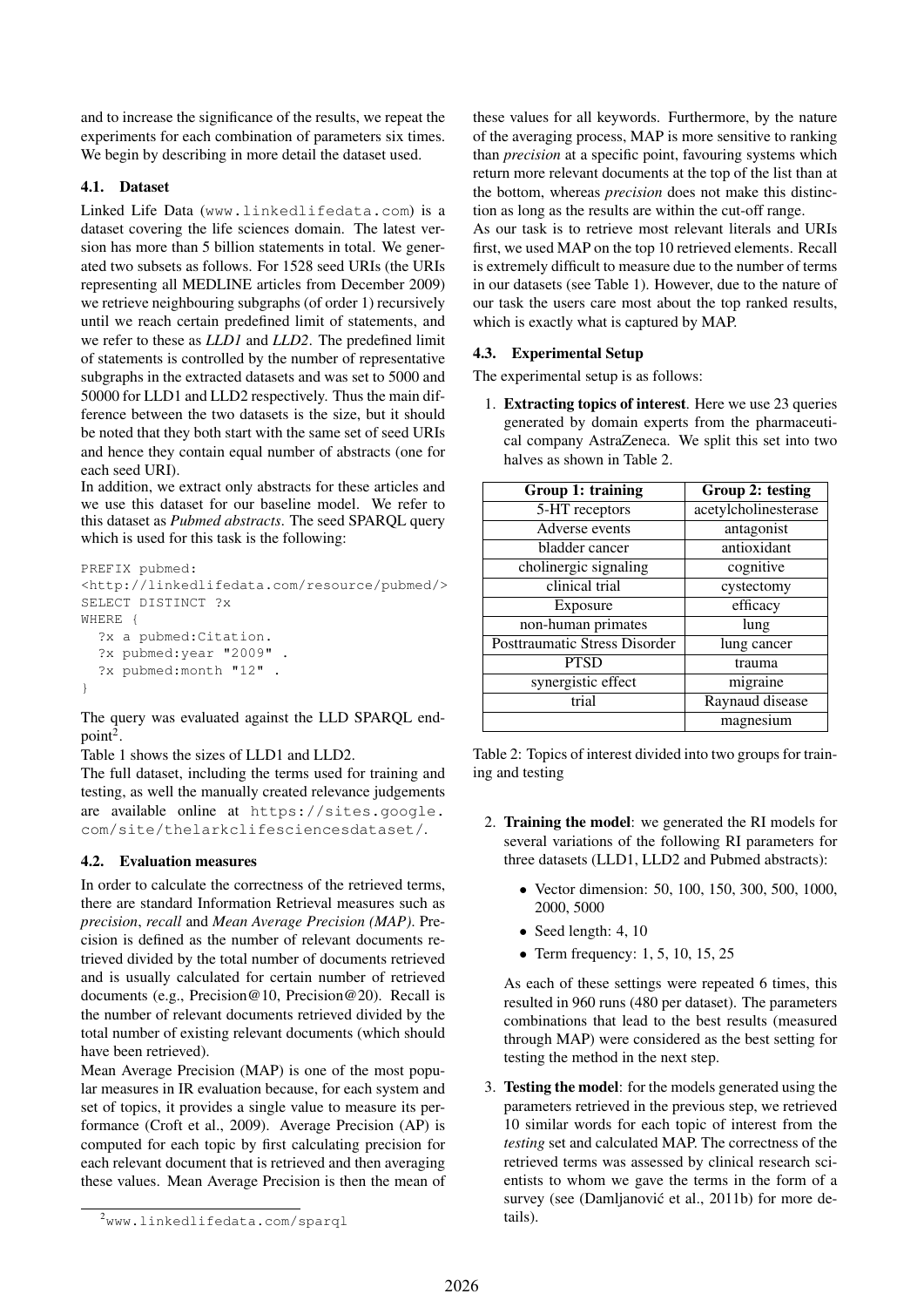|                                    | LL D1  | LLD2    |
|------------------------------------|--------|---------|
| number of representative subgraphs | 5000   | 50000   |
| number of statements               | 595798 | 4573668 |
| number of virtual documents        | 64644  | 473742  |
| number of terms                    | 417753 | 1713349 |

| Table 1: Sizes of LLD1 and LLD2 datasets |  |
|------------------------------------------|--|
|------------------------------------------|--|

|         | <b>Dataset</b>   | Mean | <b>Std. Deviation</b> |
|---------|------------------|------|-----------------------|
| Group 1 | LL D1            | 0.54 | 0.28                  |
|         | LLD2             | 0.46 | 0.31                  |
|         | Pubmed abstracts | 0.33 | 0.28                  |

Table 3: The dispersion values for the distribution of MAP across three datasets for the training model

#### 5. Results

In this section we first look into the results of training the model and finding the best parameters. Then, we look at the results of testing the RI method using these parameters.

#### 5.1. Training the model

We expect to see variations of MAP, for different values of dimensionality, seed length, and minimum term frequency parameters. Our goal is to find the combination of parameters for which MAP is highest, so as to use those in future applications of the method.

As we can see in Table 3, results were better with LLD1 in comparison to LLD2, and this difference is statistically significant ( $p < 0.0001$ , Independent-samples Mann-Whitney U Test). The reason is the high frequency of 0 values for the LLD2 dataset. However, results with LLD2 are still better in comparison to those with the baseline.

Looking closely into the differences of Average Precision per keyword for LLD1 and LLD2 datasets, the value for MAP seems to be constantly better for LLD1 in comparison to LLD2, with the term *PTSD* being the only exception (see Figure 2).



Figure 2: Correlation of Average Precision (AP) for LLD1 (X axis) and LLD2 (Y axis) per keyword

The seed length parameter did not have any significant influence (p=0.714 for LLD1 and p=0.914 for LLD2,

Independent-samples Mann-Whitney U Test), see Figure 3. We see this as a positive result, given that the computational resources (RAM in particular) are proportional to the value of seed length.

However, the wider span of dimensionality parameter made a significant difference to the value of MAP for LLD1 and LLD2 datasets, see Figure 4 ( $p < 0.0001$ , Independentsamples Kruskal-Wallis test). The peak for LLD1 was the dimensionality 500, while surprisingly the peak for the larger dataset was quite low, with the dimensionality set to 150. The variation of dimensionality parameter did not have a significant difference on MAP for the baseline model.

Similarly, the variation of *minimum term frequency* caused the fluctuation of the results, see Figure 5, with peaks for both LLD1 and LLD2 datasets at the maximum value of this parameter which was 25. For the baseline model, the peak was much lower (5). The difference in MAP caused by the variation of *minimum term frequency* for all datasets is statistically significant ( $p < 0.0001$ , Independent-samples Kruskal-Wallis test).



Figure 3: The effect of the variation of seed length on *MAP*, for *Group 1* used as the training set

Table 4 summarizes the best parameters: those that we chose to use in the testing phase.

#### 5.2. Testing the model

Using the best parameters selected in the training phase, we now test whether the same setting can be used for a different, future set of terms.

We ran the search method using *Group 2* as a *testing* set against the RI model trained with *Group 1*. Results are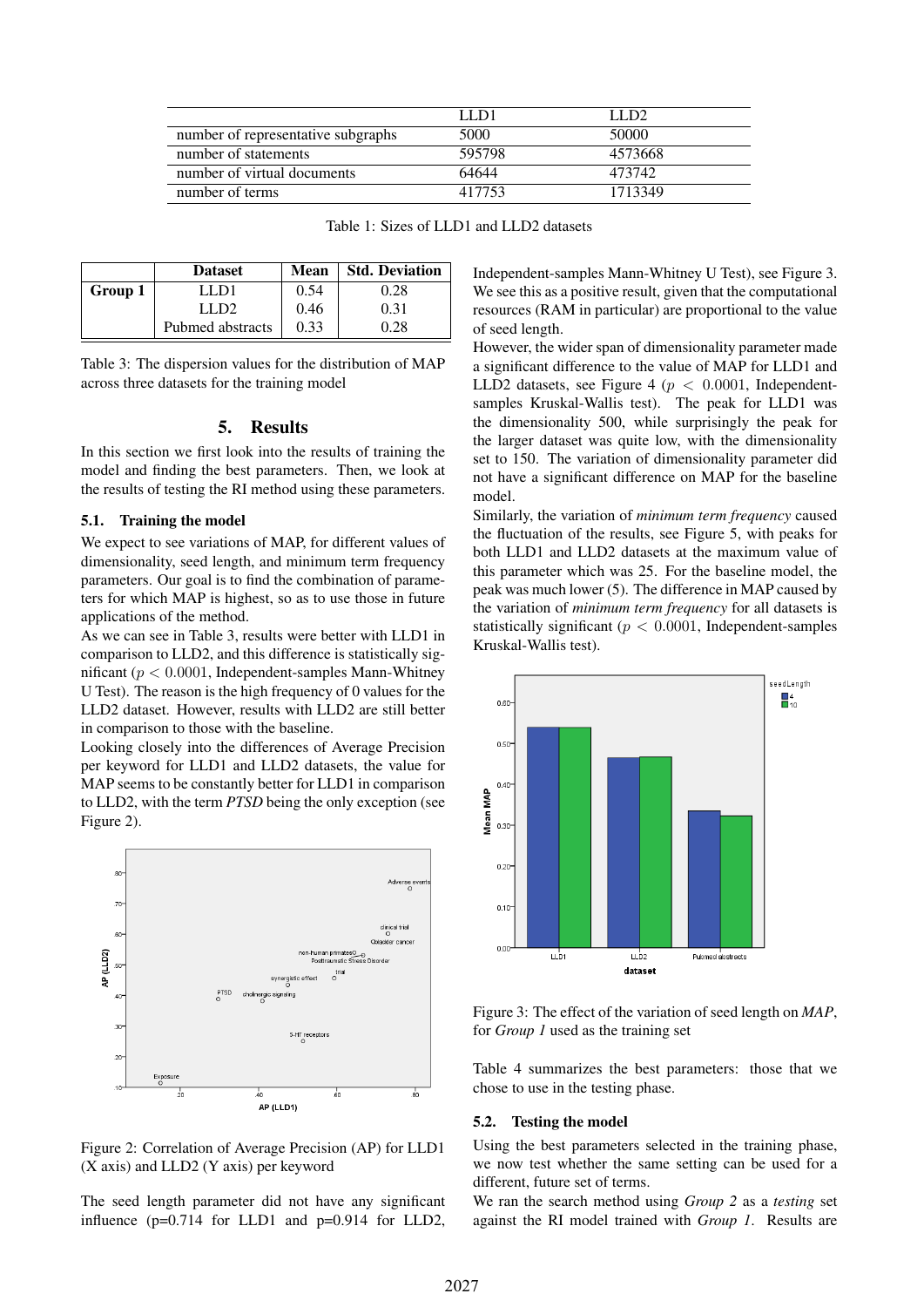

Figure 4: The effect of the variation of dimensionality on *MAP*, for the Group 1 used as the training dataset



Figure 5: The effect of the variation of minimal term frequency on *MAP*, for the Group 1 used as the training dataset

shown in Table 5. The RI method results in a smaller value of MAP in the testing phase in comparison to the best trained model for all datasets.

Figure 6 shows the values of average precision per keyword, divided by dataset. The results vary across different keywords and all datasets seem to have peaks for some of the keywords. However, only the baseline resulted in pro-

|                       | Group 1 |       |                  |
|-----------------------|---------|-------|------------------|
| <b>Dataset</b>        | LL D1   | LLD2. | Pubmed abstracts |
| <b>Min frequency</b>  | 25      | 25    |                  |
| <b>Seed length</b>    |         |       |                  |
| <b>Dimensionality</b> | 500     | 150   | 300              |
| MAP                   | 0 60    | 0 60  | በ 47             |

Table 4: Optimal parameters chosen for *Group 1* used as training sets

|                       | Group 2 |       |                  |
|-----------------------|---------|-------|------------------|
| <b>Dataset</b>        | (LD)    | 11.D2 | Pubmed abstracts |
| Min frequency         | 25      | 25    |                  |
| <b>Seed length</b>    |         |       |                  |
| <b>Dimensionality</b> | 500     | 150   | 300              |
| <b>MAP</b>            | 0.425   | 0.48  | 0.26             |

Table 5: Testing the Random Indexing method using *Group 2* as the *testing* set

ducing 0 for as much as 25% of the observed keywords, unlike the two other datasets which always yielded positive average precision. The baseline yielded best results for 2 out of 12 keywords (16.67%), while LLD1 yielded better results for 4/12 keywords (33.33% of the cases). LLD2 produced best results in majority of the cases, namely for 6 out of 12 keywords (50% of the cases).



Figure 6: Mean Average Precision per keyword, by each dataset

Human assessment. In our previous work (Damljanović et al., 2011b), we reported the Inter-annotator agreement using *Observed agreement* and *Cohen's Kappa agreement*. The observed agreement across all keywords was 0.81, and the Cohen's Kappa was 0.61 which indicates that the given task of selecting relevant keywords for a topic of interest was indeed difficult for domain experts. Relative to this difficulty, we can conclude that our proposed method reaching the average MAP of 0.45 across LLD1 and LLD2 datasets is a very promising starting point to explore this approach further. Although this can be further improved, it is still much higher in comparison to the baseline model which applies the same method on the text of the abstracts instead of exploring the RDF structure.

#### 6. Conclusion

We described an approach that can be used to extend or clarify the semantic meaning of a word through suggesting a list of contextually related terms. Our approach is based on exploiting the structure inherent in an RDF graph and then applying statistical semantics methods. In partic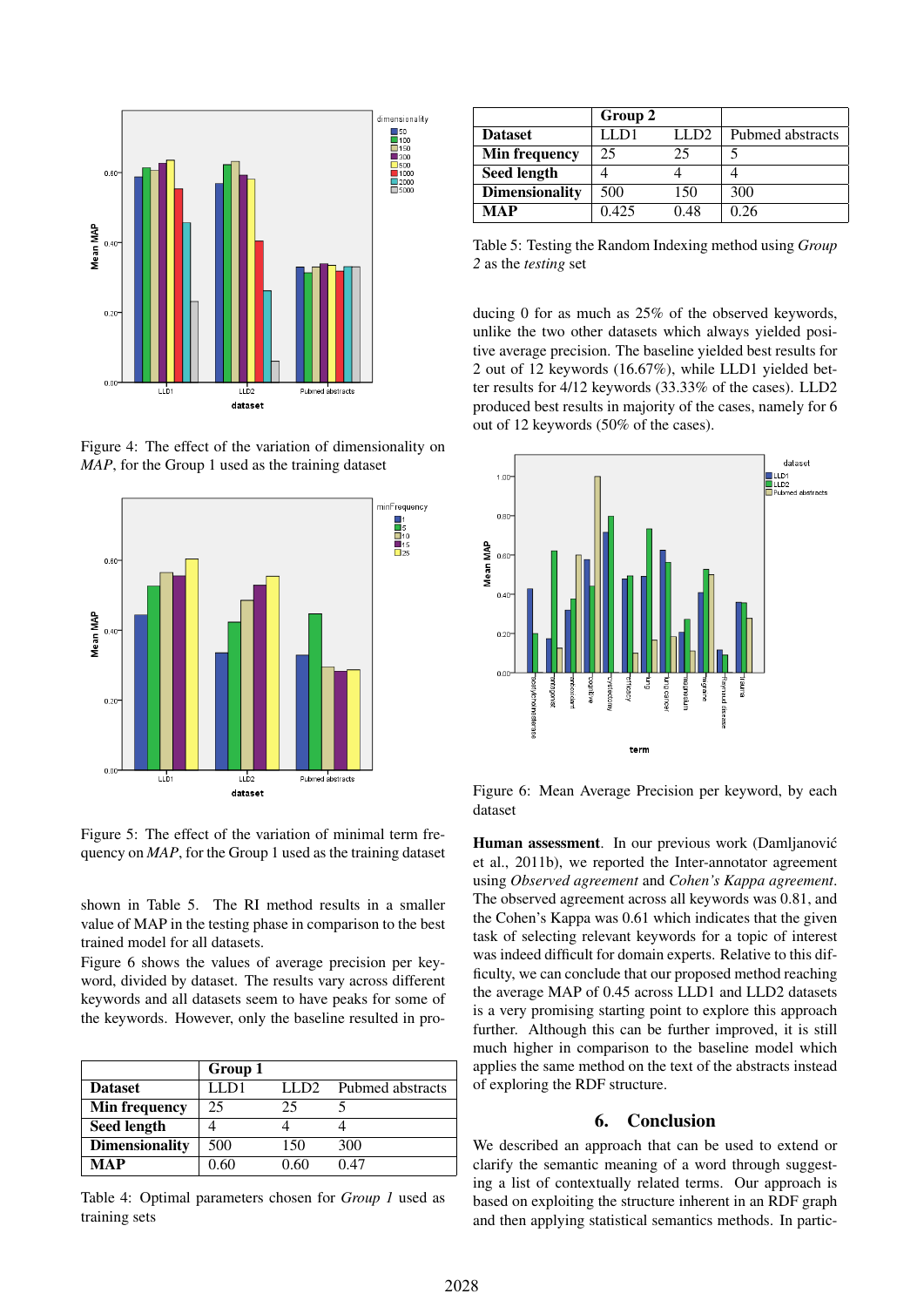ular, we used Random Indexing, in order to discover contextually related terms. We evaluated our approach in the domain of life sciences on the datasets generated with domain experts from a large pharmaceutical company (AstraZeneca). The domain experts first selected a set of keywords of interest to them, and then judged the set of the terms that our method found to be most similar to the given terms, based on contextual information. The results show that the RI method on our data is reasonably stable with MAP reaching on average 43-60%. With larger number of documents in the corpus, the larger minimum term frequency parameter should be used, as it can filter out the noise present in the data. To some extent surprisingly, we found that for the larger dataset, a larger number of dimensions decreased the performance. The seed length parameter was not found to have any significant influence and it is reasonable to use the minimum 4. We compared the results of the method as applied to the graph and as applied to the human readable text serving as our baseline, and found that the method that exploits the graph structure yields approximately 16-22% higher results in terms of Mean Average Precision.

## Acknowledgements

We would like to thank creators of the SemanticVectors<sup>3</sup> library which is used in the experiments reported in this paper. This research was supported by the EU-funded LarKC<sup>4</sup> (FP7-215535) project. Mihai Lupu was partially supported by the PROMISE NoE (FP7-258191).

### 7. References

- R. Chen, I. Lee, Y. Lee, and Y. Lo. 2008. Upgrading domain ontology based on latent semantic analysis and group center similarity calculation. In *Proceedings of the 2008 IEEE International Conference on Systems, Man, and Cybernetics (SMC 2008)*, pages 1495–1500. IEEE.
- G. Cheng, W. Ge, and Y. Qu. 2008. Falcons: Searching and Browsing Entities on the Semantic Web. In *Proceedings of WWW2008*, pages 1101–1102.
- M. Clark, Y. Kim, U. Kruschwitz, D. Song, M-D. Albakour, S. Dignum, U. Cervino Beresi, M. Fasli, and A. De Roeck. 2011. Automatically Structuring Domain Knowledge from Text: an Overview of Current Research. *Information Processing and Management*. In press.
- K. B. Cohen and L. Hunter. 2008. Getting started in text mining. *PLoS Comput Biol*, 4(1):e20, 01.
- T. Cohen, R. Schvaneveldt, and D. Widdows. 2009. Reflective random indexing and indirect inference: A scalable method for discovery of implicit connections. *Journal of Biomedical Informatics*.
- B. Croft, D. Metzler, and T. Strohman. 2009. *Search Engines: Information Retrieval in Practice*. Addison Wesley.
- D. Damljanović, U. Kruschwitz, and M-D. Albakour. 2011a. Using Virtual Documents to Move Information

Retrieval and Knowledge Management Closer Together. In *ESAIR11*, Glasgow, Scotland, UK, October.

- D. Damljanovic, J. Petrak, M. Lupu, H. Cunningham, ´ M. Carlsson, G. Engstrom, and B. Andersson. 2011b. Random Indexing for Finding Similar Nodes within Large RDF graphs. In Raúl García-Castro, Dieter Fensel, and Grigoris Antoniou, editors, *The Semantic Web: ESWC 2011 Workshops, Workshops at the 8th Extended Semantic Web Conference, ESWC 2011, Heraklion, Greece, May 29-30, 2011, Revised Selected Papers*, volume 7117. Springer.
- S. Deerwester, S. Dumais, G. Furnas, T. Landauer, and R. Harshman. 1990. Indexing by latent semantic analysis. *Journal of the American Society for Information Science*, 41:391–407.
- L. Ding, T. Finin, A. Joshi, R. Pan, R. S. Cost, Y. Peng, P. Reddivari, V. Doshi, and J. Sachs. 2004. Swoogle: a search and metadata engine for the semantic web. In *CIKM '04: Proceedings of the thirteenth ACM international conference on Information and knowledge management*, pages 652–659, New York, NY, USA. ACM.
- C. Fellbaum, editor. 1998. *WordNet An Electronic Lexical Database*. MIT Press.
- G. Grefenstette. 1992. Use of syntactic context to produce term association lists for text retrieval. In *Proceedings of the 33rd international ACM SIGIR Conference on Research and Development in Information Retrieval (SIGIR 1992)*, pages 89–97. ACM.
- M. Hearst. 1992. Automatic acquisition of hyponyms from large text corpora. In *Proceedings of the 14th International Conference on Computational Linguistics (COL-ING 1992)*, volume 2, pages 539 – 545. ACL.
- A. Hogan, A. Harth, and S. Decker. 2006. Reconrank: A scalable ranking method for semantic web data with context. In *Second International Workshop on Scalable Semantic Web Knowledge Base Systems (SSWS 2006)*, Athens, GA, USA.
- J. Karlgren and M. Sahlgren. 2001. From words to understanding. In Y. Uesaka, P. Kanerva, and H. Asoh, editors, *Foundations of Real-World Intelligence*, pages 294–308. Stanford: CSLI Publications.
- B. Katz and J. Lin. 2000. REXTOR: a system for generating relations from natural language. In *Proceedings of the ACL Workshop on Recent Advances in Natural Language Processing and Information Retrieval*, pages 67– 77. ACL.
- V. Lopez, E. Motta, and V. S. Uren. 2006. Poweraqua: Fishing the semantic web. In *ESWC*, pages 393–410.
- M. Phillips. 1985. *Aspects of Text Structure: an investigation of the lexical organization of text*, volume 52 of *North-Holland Linguistic Series*. Elsevier.
- Y. Qu, W. Hu, and G. Cheng. 2006. Constructing virtual documents for ontology matching. In *Proceedings of WWW2006*, pages 23–31.
- M. Sahlgren. 2005. An introduction to random indexing. In *Methods and Applications of Semantic Indexing Workshop at the 7th International Conference on Terminology and Knowledge Engineering, TKE 2005*. Citeseer.
- M. Sanderson and B. Croft. 1999. Deriving concept hierar-

 $3$ www.code.google.com/p/semanticvectors/ <sup>4</sup>www.larkc.eu